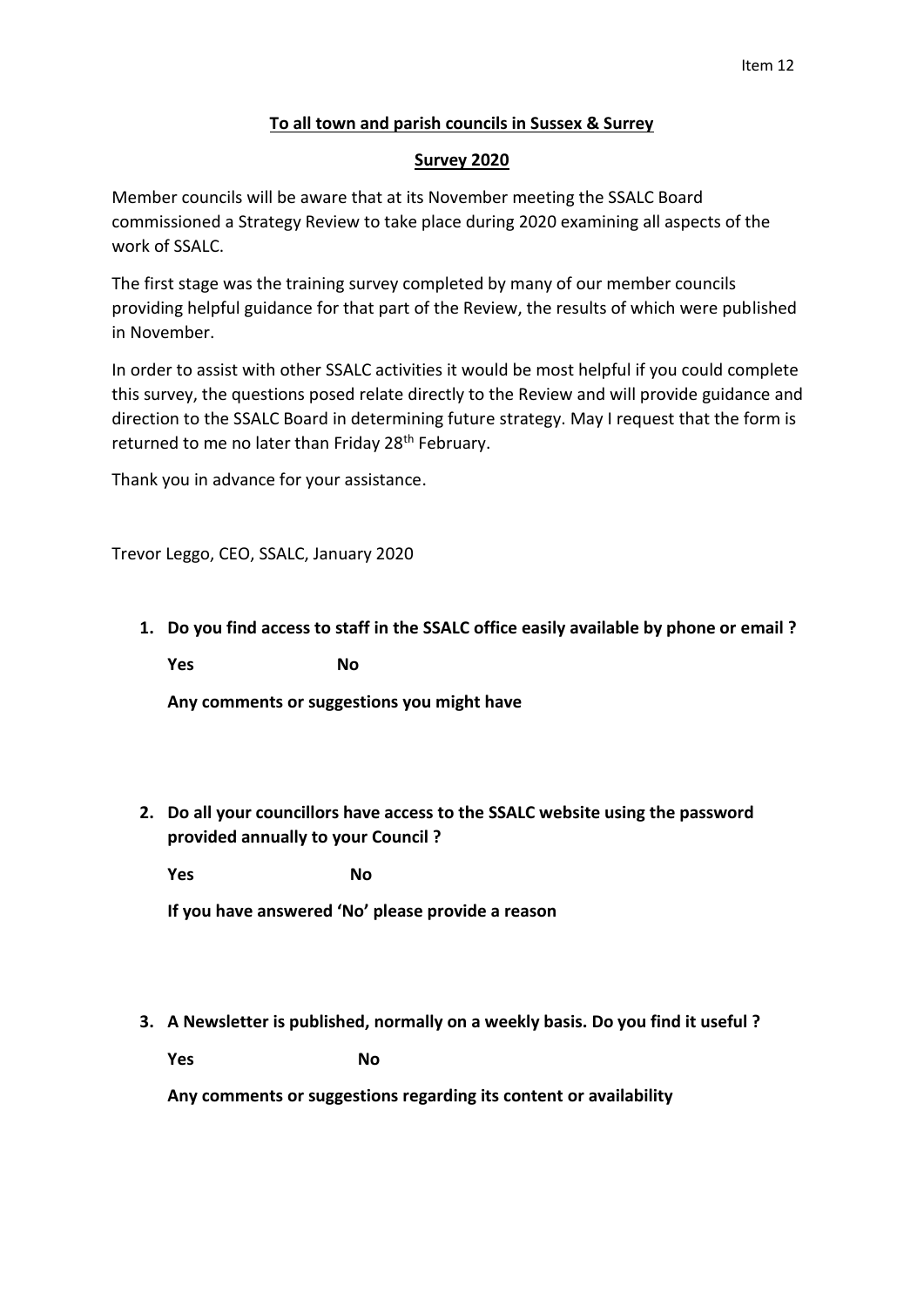**4. SS ALC provides access to professional advice, ie legal, finance or HR on a discounted fee basis, do you find this service of value, have you used it recently or what would you like to see provided differently ? Your comments on this will be particularly useful in the forthcoming exercise to 'market test'.**

**Comments or suggestions**

**5. SSALC provides modest financial support for the District Associations in Sussex; some DALCs are better supported than others and it would be most helpful to understand why this is; it could be content, location of meetings or some other set of reasons but DALCs exist for the benefit of member councils. [ Sussex councils only ]**

| Does your Council attend its DALC meeting ?                              | Yes | No        |
|--------------------------------------------------------------------------|-----|-----------|
| Do you receive feedback from Sussex ALC Directors who attend the DALCs ? |     |           |
|                                                                          | Yes | <b>No</b> |
| What do you think might be done to improve attendance?                   |     |           |
| Comments:                                                                |     |           |

**6. In future to create capacity, it might be advantageous for local councils to cluster together for a purpose, each would still retain its sovereignty as an individual council but share resources as appropriate. Can you foresee your Council going down this path in the next 4 years ?**

 **Comments :**

**7. Part of the Review will look at SSALC staffing and whether we are equipped with the skills and experience needed to meet the requirements of our members; for example we do not currently have expertise in availability of grants or climate change. Are theses areas where you believe your Council would benefit if such expertise was available through SSALC ?**

*No Yes* No

 **Comments;**